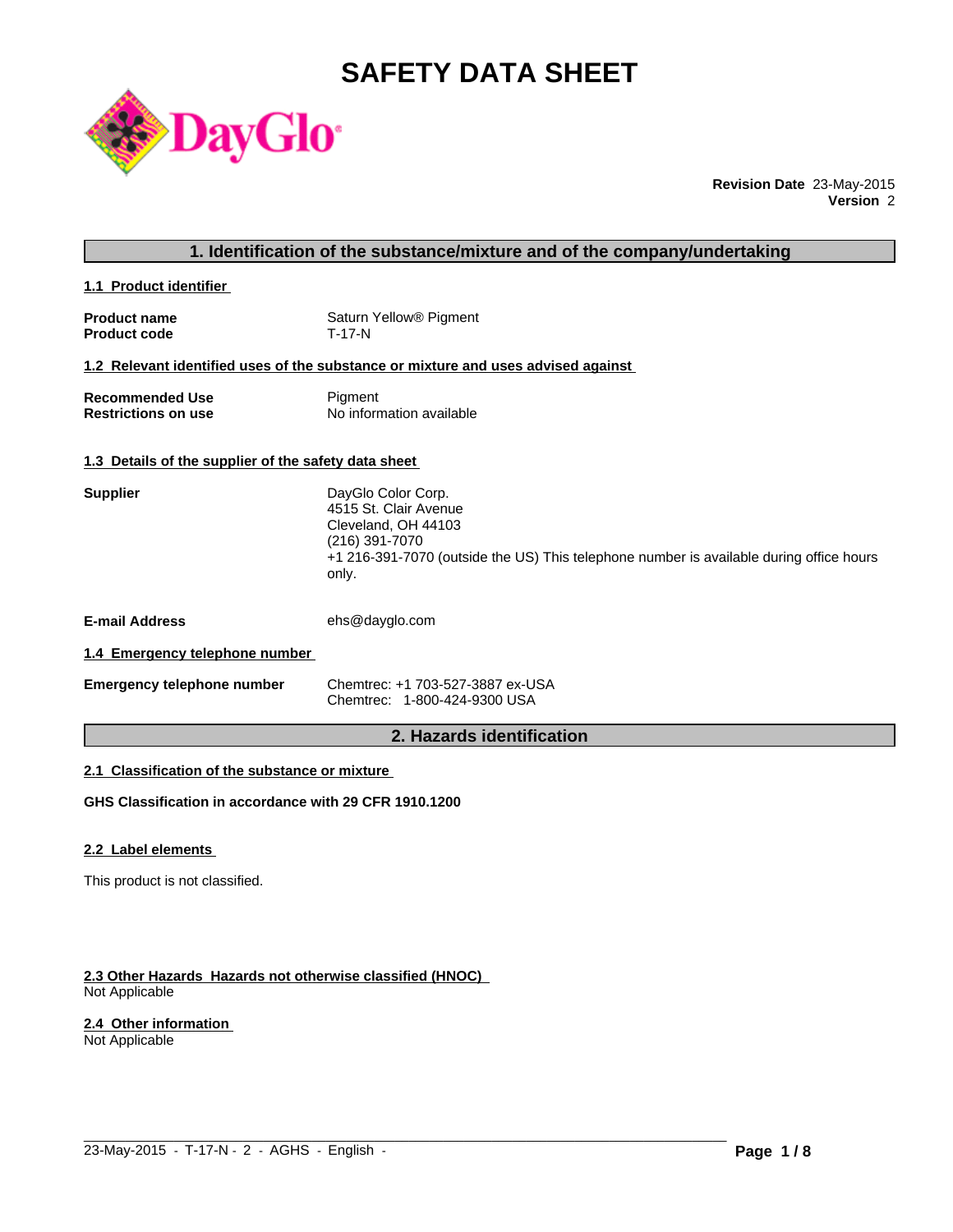### **3. Composition/Information on Ingredients**

 $\overline{\phantom{a}}$  ,  $\overline{\phantom{a}}$  ,  $\overline{\phantom{a}}$  ,  $\overline{\phantom{a}}$  ,  $\overline{\phantom{a}}$  ,  $\overline{\phantom{a}}$  ,  $\overline{\phantom{a}}$  ,  $\overline{\phantom{a}}$  ,  $\overline{\phantom{a}}$  ,  $\overline{\phantom{a}}$  ,  $\overline{\phantom{a}}$  ,  $\overline{\phantom{a}}$  ,  $\overline{\phantom{a}}$  ,  $\overline{\phantom{a}}$  ,  $\overline{\phantom{a}}$  ,  $\overline{\phantom{a}}$ 

#### **Substance**

This material is not considered hazardous by the OSHA Hazard Communication Standard (29 CFR 1910.1200).

\* The exact percentage (concentration) of composition has been withheld as a trade secret.

|                                                                   | 4. First aid measures                                                                                                                                                                                                   |
|-------------------------------------------------------------------|-------------------------------------------------------------------------------------------------------------------------------------------------------------------------------------------------------------------------|
| 4.1 Description of first-aid measures                             |                                                                                                                                                                                                                         |
| <b>General advice</b>                                             | No information available.                                                                                                                                                                                               |
| Eye contact                                                       | Immediately flush with plenty of water. After initial flushing, remove any contact lenses and<br>continue flushing for at least 15 minutes. Keep eye wide open while rinsing. If symptoms<br>persist, call a physician. |
| <b>Skin contact</b>                                               | Immediate medical attention is not required. Wash off with soap and water.                                                                                                                                              |
| <b>Inhalation</b>                                                 | Immediate medical attention is not required. Move to fresh air.                                                                                                                                                         |
| Ingestion                                                         | Do NOT induce vomiting. Drink plenty of water. Consult a physician.                                                                                                                                                     |
| 4.2 Most important symptoms and effects, both acute and delayed   |                                                                                                                                                                                                                         |
| <b>Symptoms</b>                                                   | See Section 2.2, Label Elements and/or Section 11, Toxicological effects.                                                                                                                                               |
|                                                                   | 4.3 Recommendations for immediate medical care and/or special treatment                                                                                                                                                 |
| Notes to physician                                                | Treat symptomatically.                                                                                                                                                                                                  |
|                                                                   | 5. Fire-Fighting Measures                                                                                                                                                                                               |
| 5.1 Extinguishing media                                           |                                                                                                                                                                                                                         |
| Suitable extinguishing media                                      | Use extinguishing measures that are appropriate to local circumstances and the surrounding environment.                                                                                                                 |
| <b>Unsuitable Extinguishing Media</b>                             | None.                                                                                                                                                                                                                   |
| 5.2 Specific hazards arising from the substance or mixture        |                                                                                                                                                                                                                         |
| <b>Special Hazard</b><br>None known based on information supplied |                                                                                                                                                                                                                         |
| <b>Hazardous Combustion Products</b>                              | Carbon oxides. Nitrogen oxides (NOx). Oxides of sulfur.                                                                                                                                                                 |

#### **Explosion Data**

**Sensitivity to Mechanical Impact** None. **Sensitivity to Static Discharge** Fine dust dispersed in air, in sufficient concentrations, and in the presence of an ignition source is a potential dust explosion hazard.

#### **5.3 Advice for firefighters**

As in any fire, wear self-contained breathing apparatus pressure-demand, MSHA/NIOSH (approved or equivalent) and full protective gear.

 $\_$  ,  $\_$  ,  $\_$  ,  $\_$  ,  $\_$  ,  $\_$  ,  $\_$  ,  $\_$  ,  $\_$  ,  $\_$  ,  $\_$  ,  $\_$  ,  $\_$  ,  $\_$  ,  $\_$  ,  $\_$  ,  $\_$  ,  $\_$  ,  $\_$  ,  $\_$  ,  $\_$  ,  $\_$  ,  $\_$  ,  $\_$  ,  $\_$  ,  $\_$  ,  $\_$  ,  $\_$  ,  $\_$  ,  $\_$  ,  $\_$  ,  $\_$  ,  $\_$  ,  $\_$  ,  $\_$  ,  $\_$  ,  $\_$  ,

### **6. Accidental Release Measures**

### **6.1 Personal precautions, protective equipment and emergency procedures**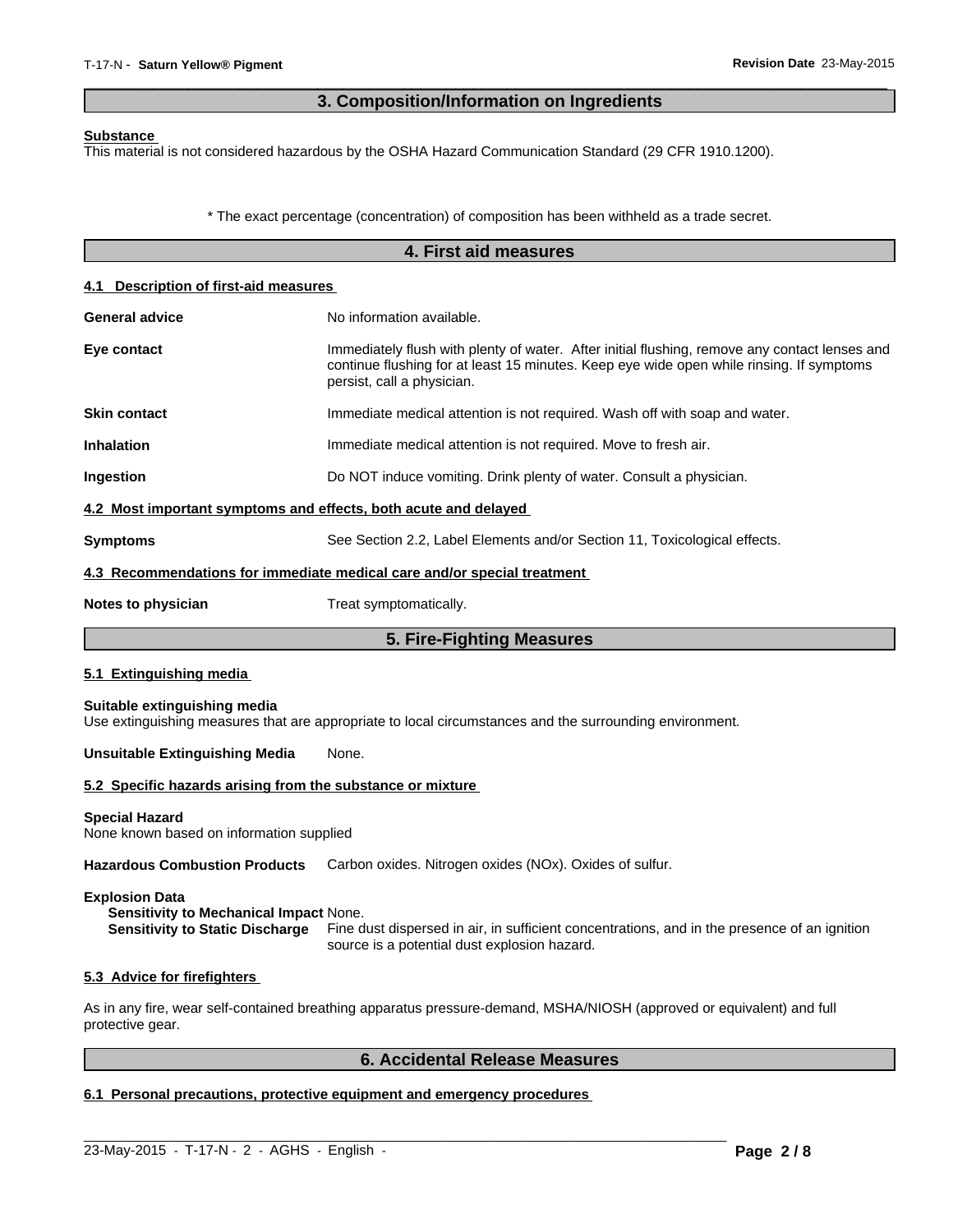Ensure adequate ventilation, especially in confined areas. Use personal protective equipment.

### **6.2 Environmental precautions**

Dust deposits should not be allowed to accumulate on surfaces as these may form an explosive mixture if they are released into the atmosphere in sufficient concentration. Avoid dispersal of dust in the air (i.e., cleaning dusty surfaces with compressed air). Nonsparking tools should be used. Prevent product from entering drains. See Section 12 for additional Ecological information.

 $\overline{\phantom{a}}$  ,  $\overline{\phantom{a}}$  ,  $\overline{\phantom{a}}$  ,  $\overline{\phantom{a}}$  ,  $\overline{\phantom{a}}$  ,  $\overline{\phantom{a}}$  ,  $\overline{\phantom{a}}$  ,  $\overline{\phantom{a}}$  ,  $\overline{\phantom{a}}$  ,  $\overline{\phantom{a}}$  ,  $\overline{\phantom{a}}$  ,  $\overline{\phantom{a}}$  ,  $\overline{\phantom{a}}$  ,  $\overline{\phantom{a}}$  ,  $\overline{\phantom{a}}$  ,  $\overline{\phantom{a}}$ 

#### **6.3 Methods and materials for containment and cleaning up**

| <b>Methods for Containment</b> | Prevent dust cloud. Cover powder spill with plastic sheet or tarp to minimize spreading.                                                                                                                                                                                                                                                                                                |
|--------------------------------|-----------------------------------------------------------------------------------------------------------------------------------------------------------------------------------------------------------------------------------------------------------------------------------------------------------------------------------------------------------------------------------------|
| Methods for cleaning up        | Avoid dust formation. Take precautionary measures against static discharges. Do not dry<br>sweep dust. Wet dust with water before sweeping or use a vacuum to collect dust. Use<br>personal protective equipment. Take up mechanically and collect in suitable container for<br>disposal. Prevent product from entering drains. Keep in suitable and closed containers for<br>disposal. |
|                                |                                                                                                                                                                                                                                                                                                                                                                                         |

| 7. Handling and storage                                          |                                                                                                                                                            |  |
|------------------------------------------------------------------|------------------------------------------------------------------------------------------------------------------------------------------------------------|--|
| 7.1 Precautions for safe handling                                |                                                                                                                                                            |  |
| Advice on safe handling                                          | Avoid dust formation. Take precautionary measures against static discharges. Fine dust<br>dispersed in air may ignite. Wear personal protective equipment. |  |
| <b>Hygiene measures</b>                                          | Handle in accordance with good industrial hygiene and safety practice.                                                                                     |  |
| 7.2 Conditions for safe storage, including any incompatibilities |                                                                                                                                                            |  |
| <b>Storage Conditions</b>                                        | Keep tightly closed in a dry and cool place.                                                                                                               |  |
| <b>Materials to Avoid</b>                                        | No materials to be especially mentioned.                                                                                                                   |  |

### **8. Exposure controls/personal protection**

#### **8.1 Occupational Exposure Limits (OEL)**

#### **8.2 Appropriate engineering controls**

| <b>Engineering Measures</b>   | <b>Showers</b><br>Eyewash stations<br>Ventilation systems.                                                                                                                                                                                                                                                                                                                                |
|-------------------------------|-------------------------------------------------------------------------------------------------------------------------------------------------------------------------------------------------------------------------------------------------------------------------------------------------------------------------------------------------------------------------------------------|
|                               | 8.3 Individual protection measures, such as personal protective equipment                                                                                                                                                                                                                                                                                                                 |
| <b>Eye/Face Protection</b>    | Safety glasses with side-shields.                                                                                                                                                                                                                                                                                                                                                         |
| Skin and body protection      | Wear chemical resistant footwear and clothing such as gloves, an apron or a whole body<br>suit as appropriate.                                                                                                                                                                                                                                                                            |
| <b>Respiratory protection</b> | If irritation is experienced, NIOSH/MSHA approved respiratory protection should be worn.<br>Positive-pressure supplied air respirators may be required for high airborne contaminant<br>concentrations. Respiratory protection must be provided in accordance with current local<br>regulations. NIOSH/MSHA approved respiratory protection should be worn if exposure is<br>anticipated. |
| <b>Hygiene measures</b>       | See section 7 for more information                                                                                                                                                                                                                                                                                                                                                        |

 $\_$  ,  $\_$  ,  $\_$  ,  $\_$  ,  $\_$  ,  $\_$  ,  $\_$  ,  $\_$  ,  $\_$  ,  $\_$  ,  $\_$  ,  $\_$  ,  $\_$  ,  $\_$  ,  $\_$  ,  $\_$  ,  $\_$  ,  $\_$  ,  $\_$  ,  $\_$  ,  $\_$  ,  $\_$  ,  $\_$  ,  $\_$  ,  $\_$  ,  $\_$  ,  $\_$  ,  $\_$  ,  $\_$  ,  $\_$  ,  $\_$  ,  $\_$  ,  $\_$  ,  $\_$  ,  $\_$  ,  $\_$  ,  $\_$  ,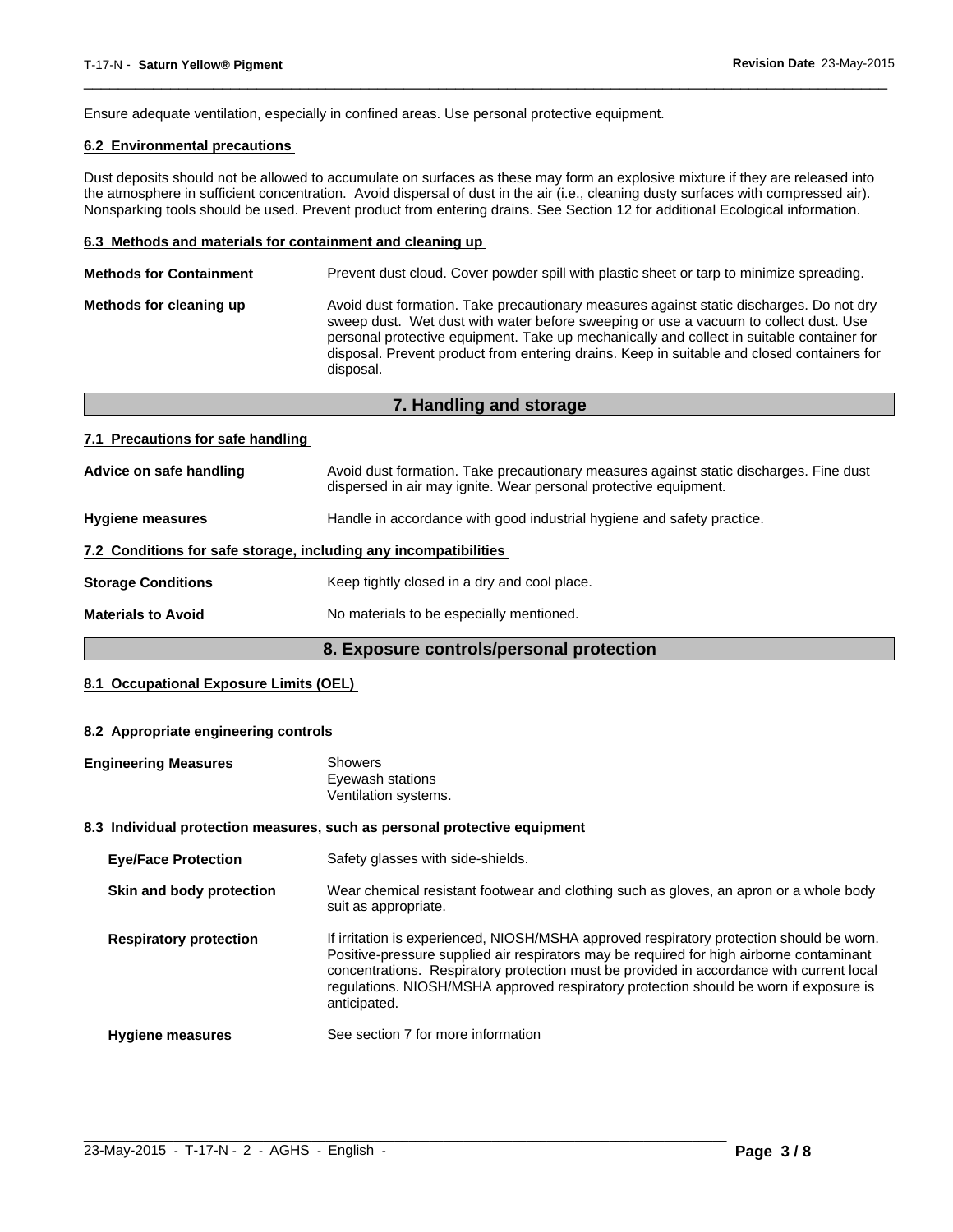### **9. Physical and chemical properties**

 $\overline{\phantom{a}}$  ,  $\overline{\phantom{a}}$  ,  $\overline{\phantom{a}}$  ,  $\overline{\phantom{a}}$  ,  $\overline{\phantom{a}}$  ,  $\overline{\phantom{a}}$  ,  $\overline{\phantom{a}}$  ,  $\overline{\phantom{a}}$  ,  $\overline{\phantom{a}}$  ,  $\overline{\phantom{a}}$  ,  $\overline{\phantom{a}}$  ,  $\overline{\phantom{a}}$  ,  $\overline{\phantom{a}}$  ,  $\overline{\phantom{a}}$  ,  $\overline{\phantom{a}}$  ,  $\overline{\phantom{a}}$ 

| 9.1 Information on basic physical and chemical properties |                          |                          |
|-----------------------------------------------------------|--------------------------|--------------------------|
| <b>Physical state</b>                                     | Solid                    |                          |
| Appearance                                                | Powder                   |                          |
| Color                                                     | Yellow                   |                          |
| Odor                                                      | Pungent                  |                          |
| <b>Odor Threshold</b>                                     | No information available |                          |
| <b>Property</b>                                           | <b>Values</b>            | Remarks • Methods        |
| рH                                                        | Not Applicable           |                          |
| <b>Melting/freezing point</b>                             |                          | No information available |
| <b>Boiling point/boiling range</b>                        | Not applicable           | No information available |
| <b>Flash Point</b>                                        | Not Applicable           | No information available |
| <b>Evaporation rate</b>                                   | Not Applicable           | No information available |
| Flammability (solid, gas)                                 |                          | No information available |
| <b>Flammability Limits in Air</b>                         |                          |                          |
| upper flammability limit                                  |                          | No information available |
| lower flammability limit                                  |                          | No information available |
| Vapor pressure                                            |                          |                          |
| Vapor density                                             |                          | No information available |
| <b>Specific Gravity</b>                                   | 1.37                     |                          |
| <b>Water solubility</b>                                   | Insoluble in water       |                          |
| Solubility in other solvents                              |                          | No information available |
| <b>Partition coefficient</b>                              |                          | No information available |
| <b>Autoignition temperature</b>                           |                          | No information available |
| <b>Decomposition temperature</b>                          |                          | No information available |
| Viscosity, kinematic                                      |                          | No information available |
| Viscosity, dynamic                                        |                          | No information available |
| <b>Explosive properties</b>                               |                          | No information available |
| <b>Oxidizing Properties</b>                               |                          | No information available |

**9.2 Other information Volatile organic compounds (VOC)** None **content**

### **10. Stability and Reactivity**

 $\_$  ,  $\_$  ,  $\_$  ,  $\_$  ,  $\_$  ,  $\_$  ,  $\_$  ,  $\_$  ,  $\_$  ,  $\_$  ,  $\_$  ,  $\_$  ,  $\_$  ,  $\_$  ,  $\_$  ,  $\_$  ,  $\_$  ,  $\_$  ,  $\_$  ,  $\_$  ,  $\_$  ,  $\_$  ,  $\_$  ,  $\_$  ,  $\_$  ,  $\_$  ,  $\_$  ,  $\_$  ,  $\_$  ,  $\_$  ,  $\_$  ,  $\_$  ,  $\_$  ,  $\_$  ,  $\_$  ,  $\_$  ,  $\_$  ,

#### **10.1 Reactivity**

.

No dangerous reaction known under conditions of normal use

#### **10.2 Chemical stability**

Stable

#### **10.3 Possibility of hazardous reactions**

None under normal processing.

#### **10.4 Conditions to Avoid**

Dust formation. Take precautionary measures against static discharges.

#### **10.5 Incompatible Materials**

None known based on information supplied.

### **10.6 Hazardous Decomposition Products**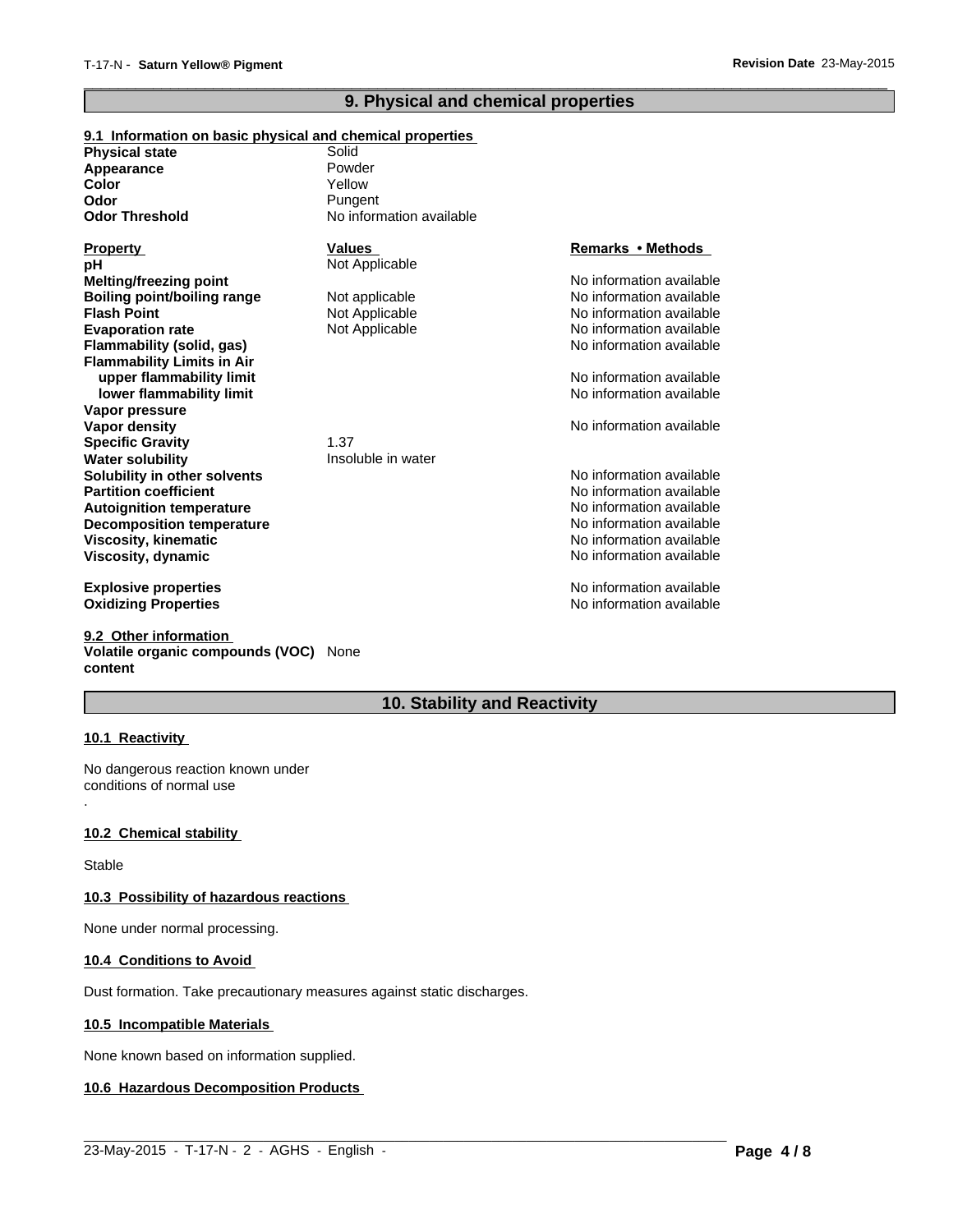None known based on information supplied.

### **11. Toxicological information**

 $\overline{\phantom{a}}$  ,  $\overline{\phantom{a}}$  ,  $\overline{\phantom{a}}$  ,  $\overline{\phantom{a}}$  ,  $\overline{\phantom{a}}$  ,  $\overline{\phantom{a}}$  ,  $\overline{\phantom{a}}$  ,  $\overline{\phantom{a}}$  ,  $\overline{\phantom{a}}$  ,  $\overline{\phantom{a}}$  ,  $\overline{\phantom{a}}$  ,  $\overline{\phantom{a}}$  ,  $\overline{\phantom{a}}$  ,  $\overline{\phantom{a}}$  ,  $\overline{\phantom{a}}$  ,  $\overline{\phantom{a}}$ 

#### **11.1 Acute toxicity**

#### **Numerical measures of toxicity: Product Information**

| LD50 Oral:         | LD50 Dermal:          |
|--------------------|-----------------------|
| 16,000 mg/kg (rat) | 23,000<br>mg/kg (rat) |

#### **Numerical measures of toxicity: Component Information**

#### **11.2 Information on toxicological effects**

#### **Skin corrosion/irritation**

Product Information

• Not a dermal irritant

Component Information

• No information available

#### **Eye damage/irritation**

Product Information

• Dust contact with the eyes can lead to mechanical irritation

Component Information

• No information available

#### **Respiratory or skin sensitization**

Product Information • No information available Component Information • No information available

#### **Germ Cell Mutagenicity**

Product Information • No information available Component Information • No information available

#### **Carcinogenicity**

• This product contains <0.1% free formaldehyde and may be capable of outgassing formaldehyde at levels in excess of OSHA's Action Level under some conditions of use. Formaldehyde is a known cancer hazard. Long term exposure may result in dermatitis or respiratory sensitization for sensitive individuals.

 $\_$  ,  $\_$  ,  $\_$  ,  $\_$  ,  $\_$  ,  $\_$  ,  $\_$  ,  $\_$  ,  $\_$  ,  $\_$  ,  $\_$  ,  $\_$  ,  $\_$  ,  $\_$  ,  $\_$  ,  $\_$  ,  $\_$  ,  $\_$  ,  $\_$  ,  $\_$  ,  $\_$  ,  $\_$  ,  $\_$  ,  $\_$  ,  $\_$  ,  $\_$  ,  $\_$  ,  $\_$  ,  $\_$  ,  $\_$  ,  $\_$  ,  $\_$  ,  $\_$  ,  $\_$  ,  $\_$  ,  $\_$  ,  $\_$  ,

#### **Reproductive toxicity**

Product Information • No information available Component Information • No information available

#### **STOT - single exposure** No information available

**STOT - repeated exposure**

• No known effect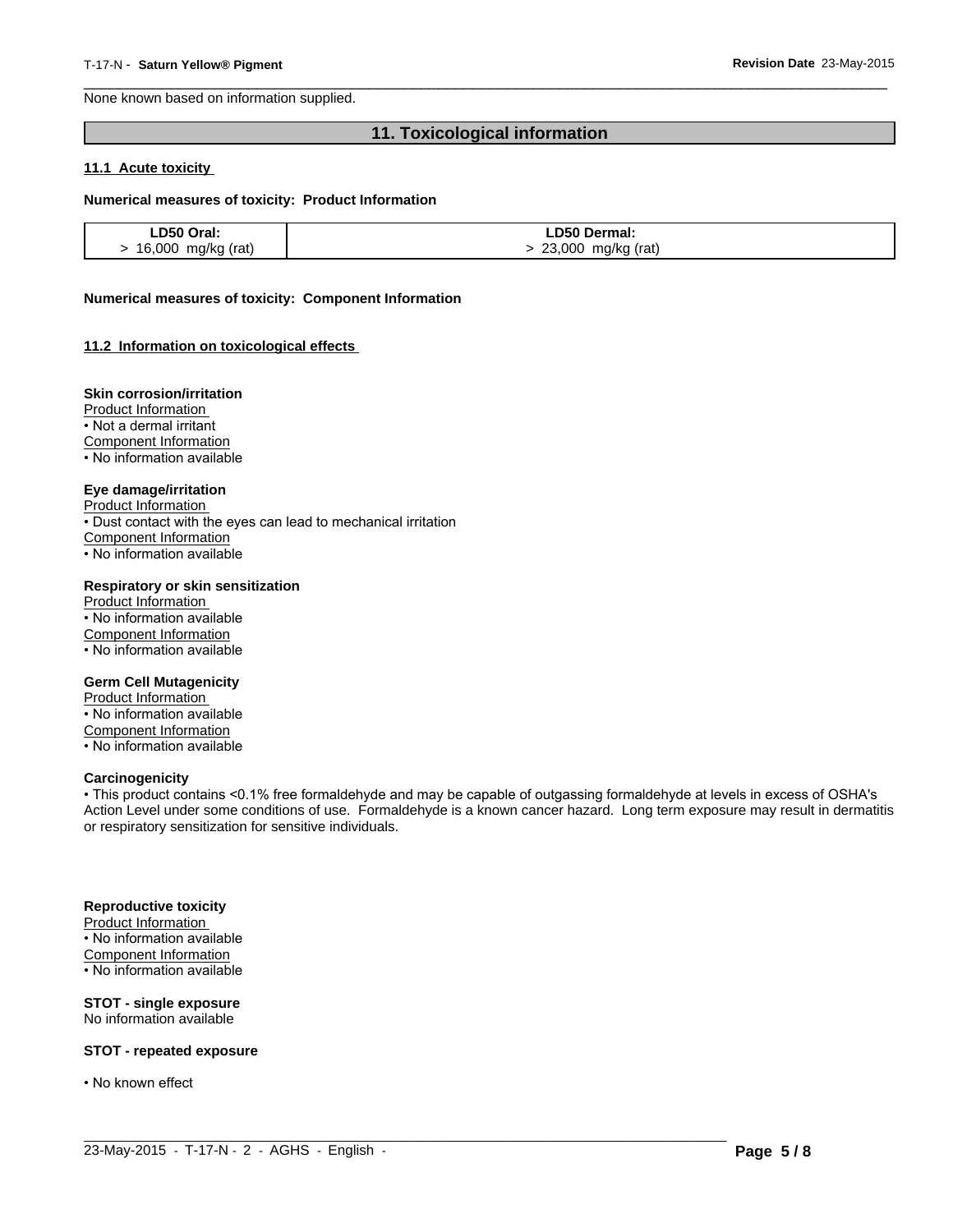#### **Other adverse effects** Target Organs • No information available Product Information • No information available Component Information

• No information available

### **Aspiration hazard**

Product Information • No information available Component Information • No information available

### **12. Ecological information**

 $\overline{\phantom{a}}$  ,  $\overline{\phantom{a}}$  ,  $\overline{\phantom{a}}$  ,  $\overline{\phantom{a}}$  ,  $\overline{\phantom{a}}$  ,  $\overline{\phantom{a}}$  ,  $\overline{\phantom{a}}$  ,  $\overline{\phantom{a}}$  ,  $\overline{\phantom{a}}$  ,  $\overline{\phantom{a}}$  ,  $\overline{\phantom{a}}$  ,  $\overline{\phantom{a}}$  ,  $\overline{\phantom{a}}$  ,  $\overline{\phantom{a}}$  ,  $\overline{\phantom{a}}$  ,  $\overline{\phantom{a}}$ 

## **12.1 Toxicity**

**Ecotoxicity No information available** 

< 1 % of the mixture consists of components(s) of unknown hazards to the aquatic environment

#### **Ecotoxicity effects**

#### **12.2 Persistence and degradability**

No information available.

### **12.3 Bioaccumulative potential**

Discharge into the environment must be avoided

#### **12.4 Mobility in soil**

No information available.

#### **12.5 Other adverse effects**

No information available

### **13. Disposal Considerations**

#### **13.1 Waste Disposal Guidance**

Dispose of in accordance with federal, state, and local regulations.

### **14. Transport Information**

| DOT         | Not regulated |
|-------------|---------------|
| MEX         | Not regulated |
| <b>IMDG</b> | Not regulated |
| <b>IATA</b> | Not regulated |

### **15. Regulatory information**

**15.1 International Inventories**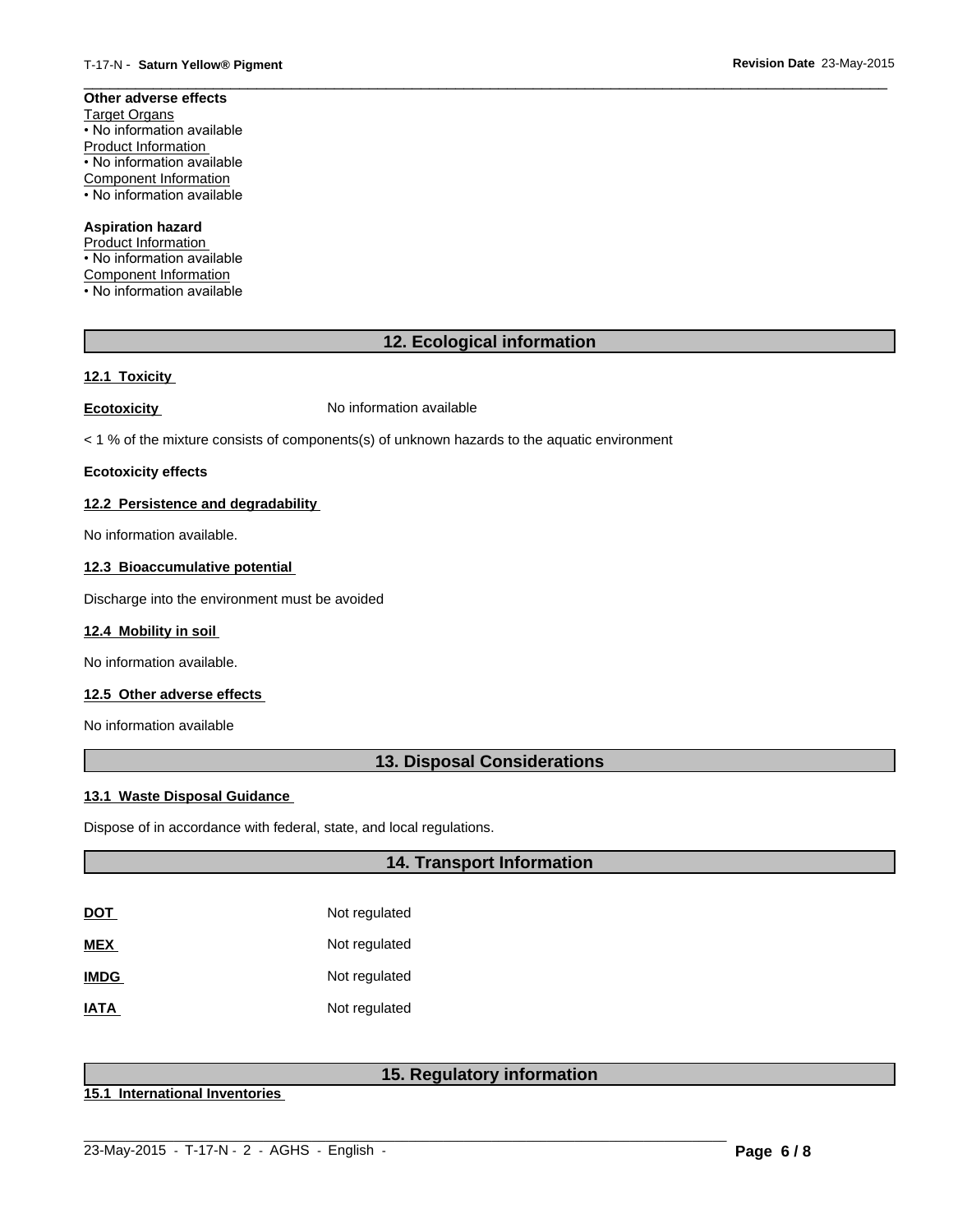| TSCA                 | Complies |  |
|----------------------|----------|--|
| DSL                  | Complies |  |
| <b>EINECS/ELINCS</b> | Complies |  |
| <b>ENCS</b>          | Complies |  |
| <b>IECSC</b>         | Complies |  |
| KECL                 | Complies |  |
| <b>PICCS</b>         | Complies |  |
| AICS                 | Complies |  |
| <b>NZIoC</b>         | Complies |  |
|                      |          |  |

**TSCA** - United States Toxic Substances Control Act Section 8(b) Inventory

**DSL** - Canadian Domestic Substances List

**EINECS/ELINCS** - European Inventory of Existing Commercial Chemical Substances/EU List of Notified Chemical Substances

**PICCS** - Philippines Inventory of Chemicals and Chemical Substances

**ENCS** - Japan Existing and New Chemical Substances

**IECSC** - China Inventory of Existing Chemical Substances

**KECL** - Korean Existing and Evaluated Chemical Substances

**PICCS** - Philippines Inventory of Chemicals and Chemical Substances

**AICS** - Australian Inventory of Chemical Substances

**NZIoC** - New Zealand Inventory of Chemicals

#### **15.2 U.S. Federal Regulations**

#### **SARA 313**

Section 313 of Title III of the Superfund Amendments and Reauthorization Act of 1986 (SARA). This product does not contain any chemicals which are subject to the reporting requirements of the Act and Title 40 of the Code of Federal Regulations, Part 372.

 $\overline{\phantom{a}}$  ,  $\overline{\phantom{a}}$  ,  $\overline{\phantom{a}}$  ,  $\overline{\phantom{a}}$  ,  $\overline{\phantom{a}}$  ,  $\overline{\phantom{a}}$  ,  $\overline{\phantom{a}}$  ,  $\overline{\phantom{a}}$  ,  $\overline{\phantom{a}}$  ,  $\overline{\phantom{a}}$  ,  $\overline{\phantom{a}}$  ,  $\overline{\phantom{a}}$  ,  $\overline{\phantom{a}}$  ,  $\overline{\phantom{a}}$  ,  $\overline{\phantom{a}}$  ,  $\overline{\phantom{a}}$ 

#### **15.3 Pesticide Information**

Not applicable

#### **15.4 U.S. State Regulations**

#### **California Proposition 65**

This product contains the following Proposition 65 chemicals:

| <b>Chemical Name</b><br>Formaldehyde - 50-00-0 |                        |                       | California Prop. 65<br>Carcinogen |                                           |
|------------------------------------------------|------------------------|-----------------------|-----------------------------------|-------------------------------------------|
|                                                |                        |                       |                                   |                                           |
| <b>NFPA</b>                                    | Health Hazard 0        | Flammability -        | Instability -                     | <b>Physical and chemical</b><br>hazards - |
| <b>HMIS</b>                                    | <b>Health Hazard 1</b> | <b>Flammability 1</b> | <b>Physical Hazard 0</b>          | Personal protection X                     |

**Legend:** 

*ACGIH (American Conference of Governmental Industrial Hygienists) Ceiling* (C) *DOT (Department of Transportation) EPA (Environmental Protection Agency) IARC (International Agency for Research on Cancer) International Air Transport Association (IATA) International Maritime Dangerous Goods (IMDG) NIOSH (National Institute for Occupational Safety and Health) NTP (National Toxicology Program) OSHA (Occupational Safety and Health Administration of the US Department of Labor) PEL (Permissible Exposure Limit) Reportable Quantity (RQ) Skin designation* (S\*) *STEL (Short Term Exposure Limit) TLV® (Threshold Limit Value)*